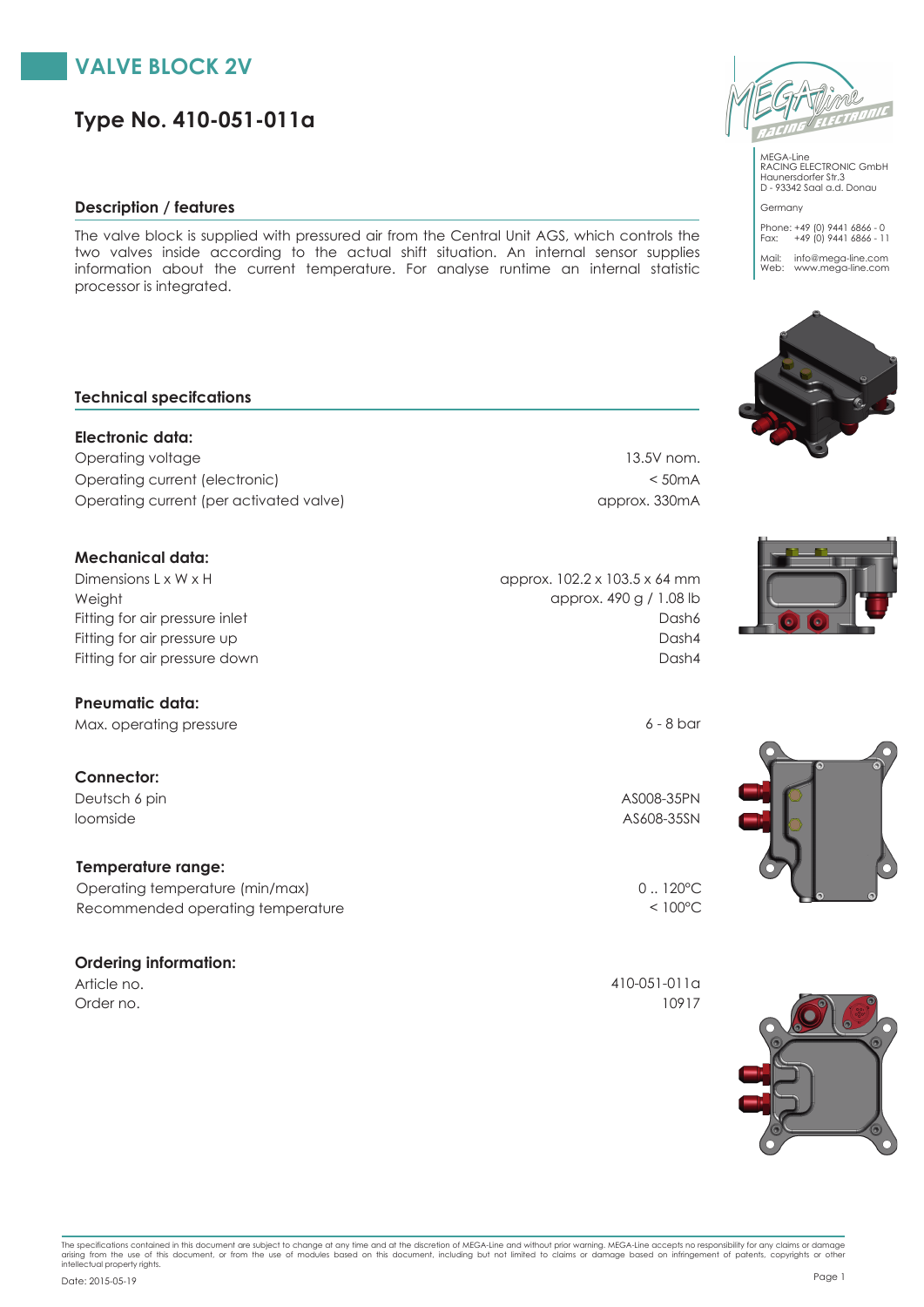

# **Type No. 410-051-011a**



MEGA-Line RACING ELECTRONIC GmbH Haunersdorfer Str.3 D - 93342 Saal a.d. Donau

Germany Phone: +49 (0) 9441 6866 - 0 Fax: +49 (0) 9441 6866 - 11

Mail: info@mega-line.com Web: www.mega-line.com

## **Pin assignment (electric)**

| Pin           | Function              | Dia [AWG] | <b>Type</b> |
|---------------|-----------------------|-----------|-------------|
|               | +12V electronic       | 22        | <b>PWR</b>  |
| $\mathcal{P}$ | <b>GND</b> electronic | 22        | <b>PWR</b>  |
| २             | valve UP              | 22        | digital in  |
|               | valve DOWN            | 22        | digital in  |
| 5             | n.c.                  |           |             |
|               | temperature           | 22        | analog out  |

### **Port description (pneumatic)**

| Port | <b>Function</b>    | Dimension | max.torque [Ncm] |
|------|--------------------|-----------|------------------|
|      | Air pressure inlet | Dash6     | 200              |
|      | Air pressure DOWN  | Dash4     | 800              |
|      | Air pressure UP    | Dash4     | 800              |



The specifications contained in this document are subject to change at any time and at the discretion of MEGA-Line and without prior warning. MEGA-Line accepts no responsibility for any claims or damage<br>arising from the us